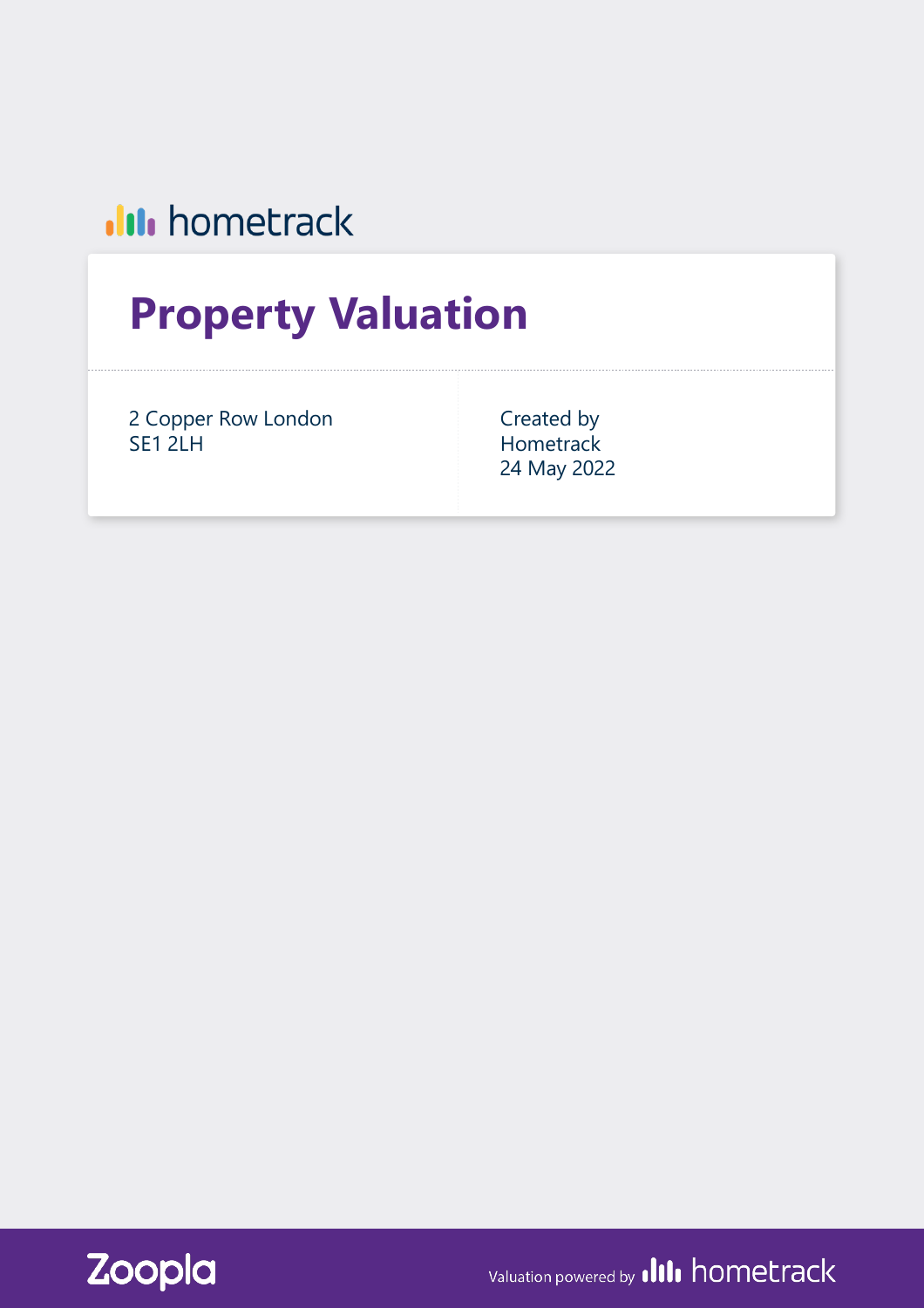This exclusive report provides a unique up-to-date insight into the value of your property and analysis of thelocal market, for **2 Copper Row London, SE1 2LH**



#### **Market insights**

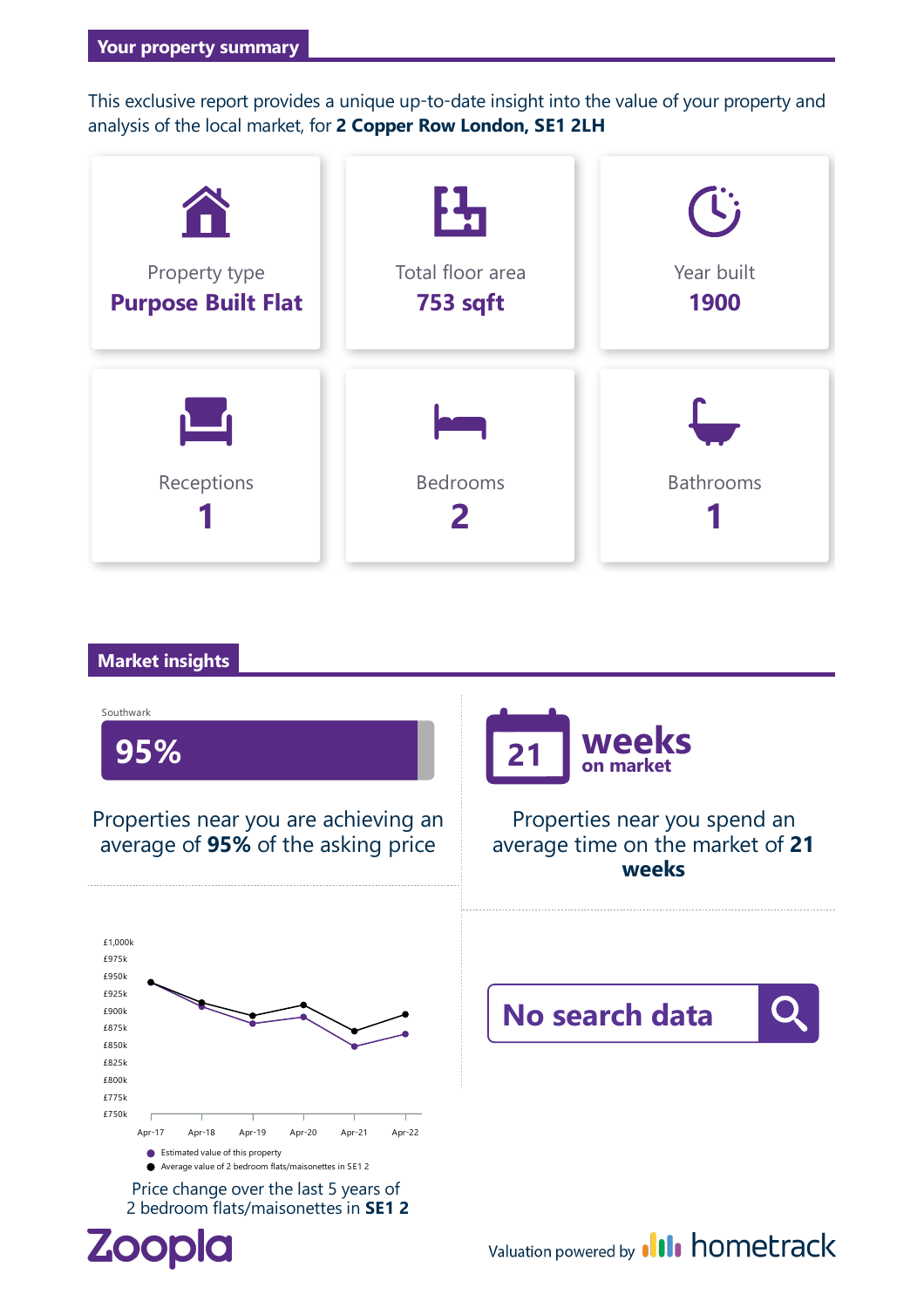#### **Recent activity near you**



Horselydown Lane Distance: 0.02 miles Type: 2 bedroom purpose built flat Size: 1119 sqft

For sale price: £1,450,000 Last sold price: £1,202,295 Sold date: June 2017 Status: Under offer



Shad Thames Distance: 0.03 miles Type: 2 bedroom flat/maisonette Size: 1173 sqft

Last sold price: £1,100,000 Sold date: September 2021



Gainsford Street Distance: 0.04 miles Type: 3 bedroom flat/maisonette Size: 1334 sqft

Last sold price: £1,200,000 Sold date: September 2021



Lafone Street Distance: 0.04 miles Type: 1 bedroom flat/maisonette Size: 678 sqft

For sale price: £600,000 Last sold price: £525,000 Sold date: June 2017 Status: Under offer



Gainsford Street Distance: 0.08 miles Type: 2 bedroom flat/maisonette Size: 1097 saft Last sold price: £980,000 Sold date: June 2021



Cayenne Court Distance: 0.08 miles Type: 1 bedroom flat/maisonette Size: 645 sqft Last sold price: £497,500 Sold date: June 2021

#### **Your valuation powered by Hometrack**





Valuation powered by **III** hometrack